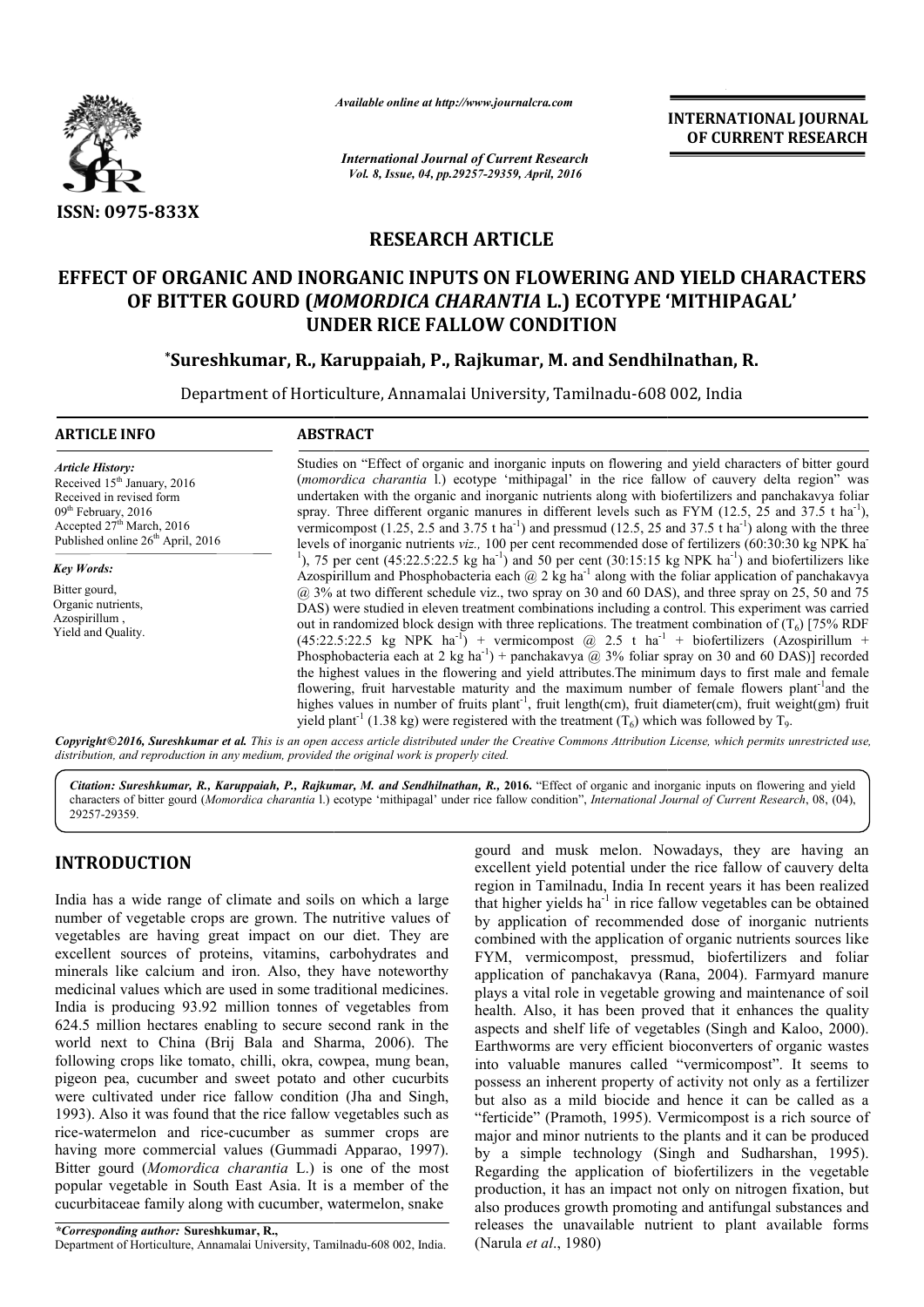### **MATERIALS AND METHODS**

The investigation was carried out in the Experimental Farm, Department of Horticulture, Faculty of Agriculture, Annamalai University, Annamalainagar which is geographically situated at  $11<sup>0</sup>24$ <sup>'</sup> North latitude and 79<sup>0</sup>44<sup>'</sup> East longitude at an altitude of ±5.97 m above mean sea level in Cuddalore district of Tamilnadu, IndiaThe experiment was carried out in the Experimental Farm, Department of Horticulture, Faculty of Agriculture, Annamalai University to study the effect of INM on the growth and yield of bitter gourd ecotype 'mithipagal' under rice fallow condition. The treatments were randomly arranged in each replication. The field was prepared through conservation (minimum) tillage and divided into plots of 20.0  $x$  12.5 m dimension. Pits of 30 cm<sup>3</sup> were formed at a spacing of 100 x 75 cm and 4 seeds pit<sup>-1</sup> were sown. Fifteen days after sowing, thinning was done to maintain optimum plant population. The fixed quantity of organic manures (FYM, vermicompost, pressmud and biofertilizers) were applied as basal dose along with half dose of N and full dose of P and K as per the treatment schedule. The remaining N was applied at 30 and 45 days after sowing. The recommended dose of inorganic fertilizers was adapted based on the standardization of graded levels of N, P and K. Foliar application of panchakavya 3 per cent was sprayed in two schedule (two and three spray) at 30, 60 DAS and 25, 50 and 75 DAS respectively. The control was maintained without any organic manures and inorganic fertilizers. Regular irrigation and uniform cultural practices were adopted for all the treatment plots. In each plot, ten plants were selected at random and tagged for recording the biometric observations like flowering and yield characters.

### **RESULTS AND DISCUSSION**

The findings of the present investigation clearly indicated that there was a significant difference on the growth attributes of bitter gourd. Among the growth attributes, vine length at 60 DAS and final harvest have more effect due to the combined application of inorganic, organic nutrients along with biofertilizers. Among the various treatment combinations 75% recommended dose of inorganic fertilizer (45:22.5:22.5 kg NPK  $ha^{-1}$ ) along with vermicompost  $@$  2.5 t  $ha^{-1}$  and biofertilizers (Azospirillum + Phosphobacteria each  $\omega$  2 kg ha<sup>-</sup> <sup>1</sup>) + panchakavya @ 3% foliar spray at 30 and 60 DAS showed the maximumearly flowering than the other treatment combination. The induction of earliness due to the application of organic manure along with inorganic fertilizers might be due to the availability of certain macro and micro nutrients and also the improved physico-chemical and biological properties of soil, which enables plant roots to proliferate and for better utilization of nutrients by the plants. The results are in line with the findings of Singh *et al*. (2004) in tomato. Early vigorous growth noted in treatments with organic manures would have helped to synthesis more cytokinin by these plants which might have helped to the translocation of these synthesized cytokinin as well as high amount of phosphorus through xylem vessels and accumulation of cytokinin and phosphorus in auxillary buds, which favored the plants to produce more number of branches  $plant<sup>-1</sup>$  in cucumber (Karuppaiah and Kathiravan, 2006). The production of more branches plant<sup>-1</sup> would be the reason for increased number of male and female flowers plant<sup>-1</sup>.

#### **Treatment details**

|                |                             | 100% Recommended Dose of Fertilizers (60:30:30 kg NPK ha <sup>-1</sup> )                                                                                |
|----------------|-----------------------------|---------------------------------------------------------------------------------------------------------------------------------------------------------|
| T <sub>2</sub> |                             | 100% Recommended Dose of Fertilizers (60:30:30 kg NPK ha <sup>-1</sup> ) + FarmYard Manure @ 12.5 t ha <sup>-1</sup>                                    |
| T3             | $\overline{\phantom{a}}$    | 100% Recommended Dose of Fertilizers (60:30:30 kg NPK ha <sup>-1</sup> ) + vermicompost @ 1.25 t ha <sup>-1</sup>                                       |
| T <sub>4</sub> | $\blacksquare$              | 100% Recommended Dose of Fertilizers (60:30:30 kg NPK ha <sup>-1</sup> ) + Pressmud @ 12.5 t ha <sup>-1</sup>                                           |
| $T_{5}$        | $\mathcal{L}_{\mathcal{A}}$ | 75% Recommended Dose of Fertilizers (45:22.5:22.5 kg NPK ha <sup>-1</sup> ) + Farm Yard Manure @ 25 t ha <sup>-1</sup> + Biofertilizers (Azospirillum + |
|                |                             | Phosphobacteria each $(\overline{a})$ 2 kg ha <sup>-1</sup> ) + Panchakavya $(\overline{a})$ 3% (2 spray at 30 and 60 DAS)                              |
| T <sub>6</sub> |                             | - 75% Recommended Dose of Fertilizers (45:22.5:22.5 kg NPK ha <sup>-1</sup> ) + Vermicompost @ 2.5 t ha <sup>-1</sup> + Biofertilizers (Azospirillum +  |
|                |                             | Phosphobacteria each $(\bar{a}$ 2 kg ha <sup>-1</sup> ) + Panchakavya $(\bar{a}$ 3% (2 spray at 30 and 60 DAS)                                          |
| T <sub>7</sub> |                             | - 75% Recommended Dose of Fertilizers (45:22.5:22.5 kg NPK ha <sup>-1</sup> ) + Pressmud @ 25 t ha <sup>-1</sup> + Biofertilizers (Azospirillum +       |
|                |                             | Phosphobacteria each $(\overline{a})$ 2 kg ha <sup>-1</sup> ) + Panchakavya $(\overline{a})$ 3% (2 spray at 30 and 60 DAS)                              |
| $T_8$          | $\sim$                      | 50% Recommended Dose of Fertilizers (30:15:15 kg NPK ha <sup>-1</sup> ) + Farm Yard Manure @ 37.5 t ha <sup>-1</sup> + Biofertilizers (Azospirillum +   |
|                |                             | Phosphobacteria each $@$ 2 kg ha <sup>-1</sup> ) + Panchakavya $@$ 3% (3 spray at 25, 50 and 75 DAS)                                                    |
| $T_9$          | $\sim$                      | 50% Recommended Dose of Fertilizers (30:15:15 kg NPK ha <sup>-1</sup> ) + Vermicompost @ 3.75 t ha <sup>-1</sup> + Biofertilizers (Azospirillum +       |
|                |                             | Phosphobacteria each @ 2 kg ha <sup>-1</sup> ) + Panchakavya @ 3% (3 spray at 25, 50 and 75 DAS)                                                        |
| $T_{10}$       |                             | 50% Recommended Dose of Fertilizers (30:15:15 kg NPK ha <sup>-1</sup> ) + Pressmud @ 37.5 t ha <sup>-1</sup> + Biofertilizers (Azospirillum +           |
|                |                             | Phosphobacteria each @ 2 kg ha <sup>-1</sup> ) + Panchakavya @ 3% (3 spray at 25, 50 and 75 DAS)                                                        |
| Tи             |                             | Control                                                                                                                                                 |

**Table 1. Effect of organic and inorganic inputs on days to first male and female flowering and number female flowers plant-1 of bitter gourd ecotype 'mithipagal' under rice fallow condition**

| Treatments                                                                                                                               | Days to first male<br>flowering | Days to first female<br>flowering | Number of female<br>flowers plant <sup>-1</sup> |
|------------------------------------------------------------------------------------------------------------------------------------------|---------------------------------|-----------------------------------|-------------------------------------------------|
| $T_1 - 100\%$ RDF                                                                                                                        | 33.76                           | 38.19                             | 35.91                                           |
| $T_2 - 100\%$ RDF + FYM @ 12.5 t ha <sup>-1</sup>                                                                                        | 31.14                           | 35.65                             | 40.57                                           |
| $T_3 - 100\%$ RDF + VC @ 1.25 t ha <sup>-1</sup>                                                                                         | 29.27                           | 33.99                             | 43.75                                           |
| $T_4 - 100\%$ RDF + PM @ 12.5 t ha <sup>-1</sup>                                                                                         | 32.93                           | 37.33                             | 37.25                                           |
| $T_5 - 75\%$ RDF + FYM @ 25 t ha <sup>-1</sup> + BF @ 2 kg ha <sup>-1</sup> + PK @ 3% (2 spray)                                          | 30.11                           | 34.76                             | 42.41                                           |
| $T_6 - 75\% RDF + VC$ @ 2.5 t ha <sup>-1</sup> + BF @ 2kg ha <sup>-1</sup> + PK @ 3% (2 spray)                                           | 28.13                           | 33.02                             | 45.52                                           |
| $T_7$ – 75% RDF + PM @ 25 t ha <sup>-1</sup> + BF @ 2kg ha <sup>-1</sup> + PK @ 3% (2 spray)                                             | 31.96                           | 36.41                             | 39.23                                           |
| $T_8 - 50\%$ RDF + FYM @ 37.5 t ha <sup>-1</sup> + BF @ 2 kg ha <sup>-1</sup> + PK @ 3% (3 spray)                                        | 30.93                           | 35.52                             | 41.08                                           |
| $T_9 - 50\% RDF + VC$ ( <i>a</i> ) $3.75$ t ha <sup>-1</sup> + BF ( <i>a</i> ) $2$ kg ha <sup>-1</sup> + PK ( <i>a</i> ) $3\%$ (3 spray) | 28.95                           | 33.78                             | 44.17                                           |
| $T_{10}$ – 50%RDF + PM @ 37.5 t ha <sup>-1</sup> + BF @ 2 kg ha <sup>-1</sup> + PK @ 3% (3 spray)                                        | 32.79                           | 37.19                             | 37.61                                           |
| $T_{11}$ – Control                                                                                                                       | 34.86                           | 39.36                             | 32.54                                           |
| <b>SED</b>                                                                                                                               | 0.41                            | 0.37                              | 0.61                                            |
| $CD (p = 0.05)$                                                                                                                          | 0.81                            | 0.75                              | 1.32                                            |

RDF - Recommended dose of NPK fertilizers (60:30:30 kg ha<sup>-1</sup>), FYM - Farmyard manure, VC - Vermicompost, PM - Pressmud, BF - Biofertilizers (Azospirillum and Phosphobacteria), PK (2 spray) – Panchakavya foliar spray at 30 and 60 DAS, PK (3 spray) – Panchakavya foliar spray at 25, 50 and 75 DAS